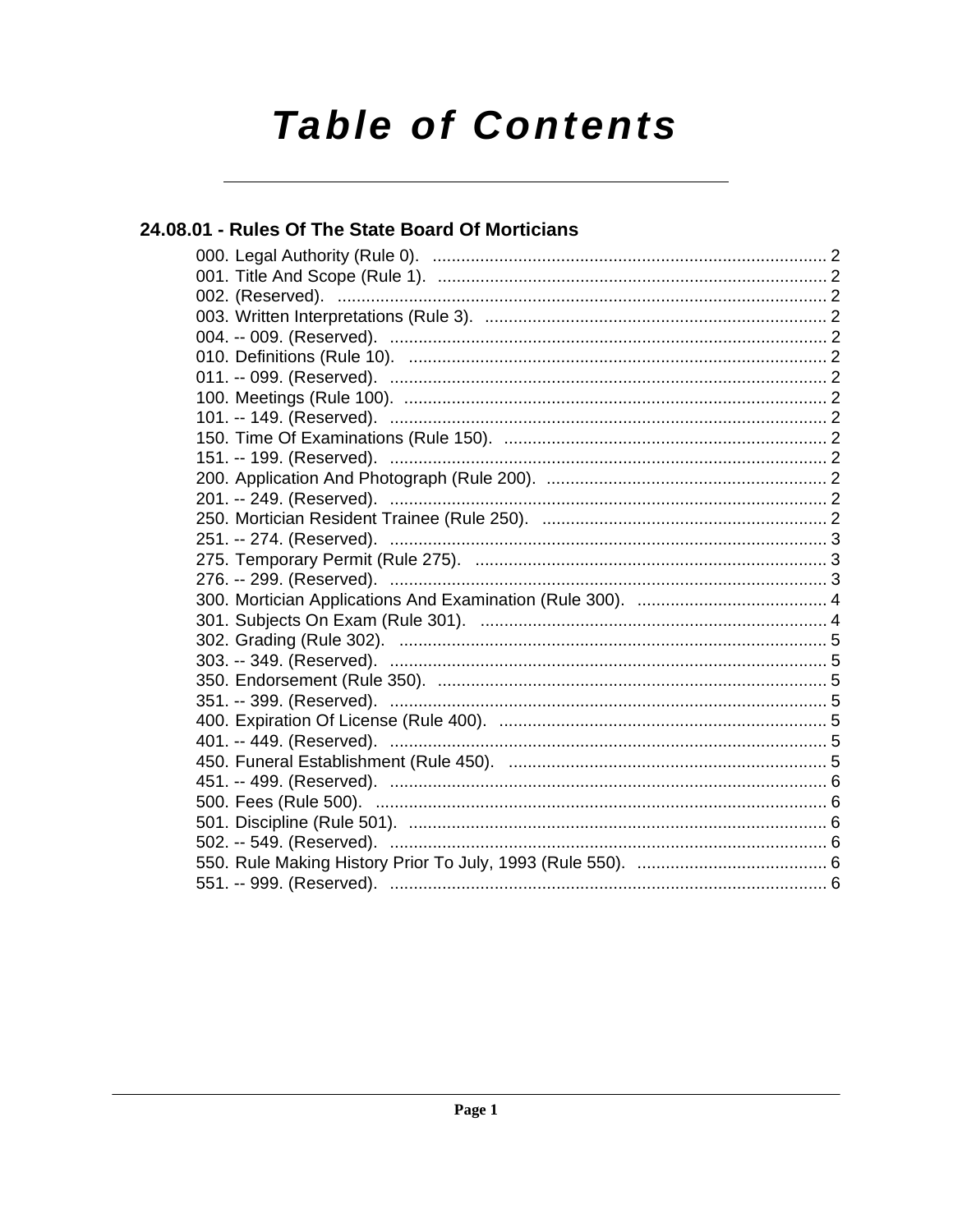#### **IDAPA 24 TITLE 08 Chapter 01**

#### **24.08.01 - RULES OF THE STATE BOARD OF MORTICIANS**

#### <span id="page-1-18"></span><span id="page-1-1"></span><span id="page-1-0"></span>**000. LEGAL AUTHORITY (Rule 0).**

The following rules have been adopted by the Idaho State Board of Morticians and the Chief, Bureau of Occupational Licenses in accordance with the provisions of Section 54-1106 and 54-1107, Idaho Code. (7-1-93)

#### <span id="page-1-22"></span><span id="page-1-2"></span>**001. TITLE AND SCOPE (Rule 1).**

These rules shall be cited as IDAPA 24.08.01, "Rules of the State Board of Morticians". (7-1-93)

#### <span id="page-1-3"></span>**002. (RESERVED).**

#### <span id="page-1-23"></span><span id="page-1-4"></span>**003. WRITTEN INTERPRETATIONS (Rule 3).**

The board may have written statements which pertain to the interpretation of the rules of this chapter. Such interpretations, if any, are available for public inspection and copying at cost in the main office of the Bureau of Occupational Licenses. (7-1-93) Occupational Licenses.

#### <span id="page-1-5"></span>**004. -- 009. (RESERVED).**

#### <span id="page-1-6"></span>**010. DEFINITIONS (Rule 10).**

<span id="page-1-19"></span><span id="page-1-17"></span><span id="page-1-16"></span>**01. Board**. The State Board of Morticians as prescribed in Section 54-1102, Idaho Code. (7-1-93)

#### <span id="page-1-7"></span>**011. -- 099. (RESERVED).**

#### <span id="page-1-8"></span>**100. MEETINGS (Rule 100).**

The board shall hold meetings on the third Tuesdays of July and January of each year. The annual election of officers will be held during the July meeting. The chairman of the board shall preside at all meetings, appoint all committees, and perform all the functions incidental to the office of chairman. (7-1-93)

#### <span id="page-1-9"></span>**101. -- 149. (RESERVED).**

#### <span id="page-1-21"></span><span id="page-1-10"></span>**150. TIME OF EXAMINATIONS (Rule 150).**

Examinations will be held semi-annually in Boise, on the third (3rd) Tuesday of July and January, or at other times or places as the Board may determine.

#### <span id="page-1-11"></span>**151. -- 199. (RESERVED).**

#### <span id="page-1-15"></span><span id="page-1-12"></span>**200. APPLICATION AND PHOTOGRAPH (Rule 200).**

Application must be postmarked sixty (60) days prior to the date of examination, and must be accompanied by an unmounted passport-type photograph of the applicant, size three inches by three inches  $(3'' \times 3'')$ , head and shoulders only, taken within three (3) months preceding the date of examination and attesting before a Notary Public with the signature of the applicant, being careful not to mar the features. (7-1-93)

#### <span id="page-1-13"></span>**201. -- 249. (RESERVED).**

#### <span id="page-1-20"></span><span id="page-1-14"></span>**250. MORTICIAN RESIDENT TRAINEE (Rule 250).**

**01. Definition**. The term "Mortician Resident Trainee" as herein used is a person who is engaged in learning the practice of embalming and/or the profession of mortuary science. Training shall be understood to mean diligent attention to the subject matter in the course of regular and full-time paid employment. Full-time employment shall mean a minimum of thirty-six (36) hours per week for fifty (50) weeks per year within the mortuary where the sponsoring resident mortician is practicing. It shall be further required that at least three-fourths (3/4) of the training period consists of a sponsoring licensed mortician instructing and demonstrating practices and procedures to increase knowledge of the service performed by a mortician as defined in Chapter 11, Title 54-1102 Section A., Idaho Code. A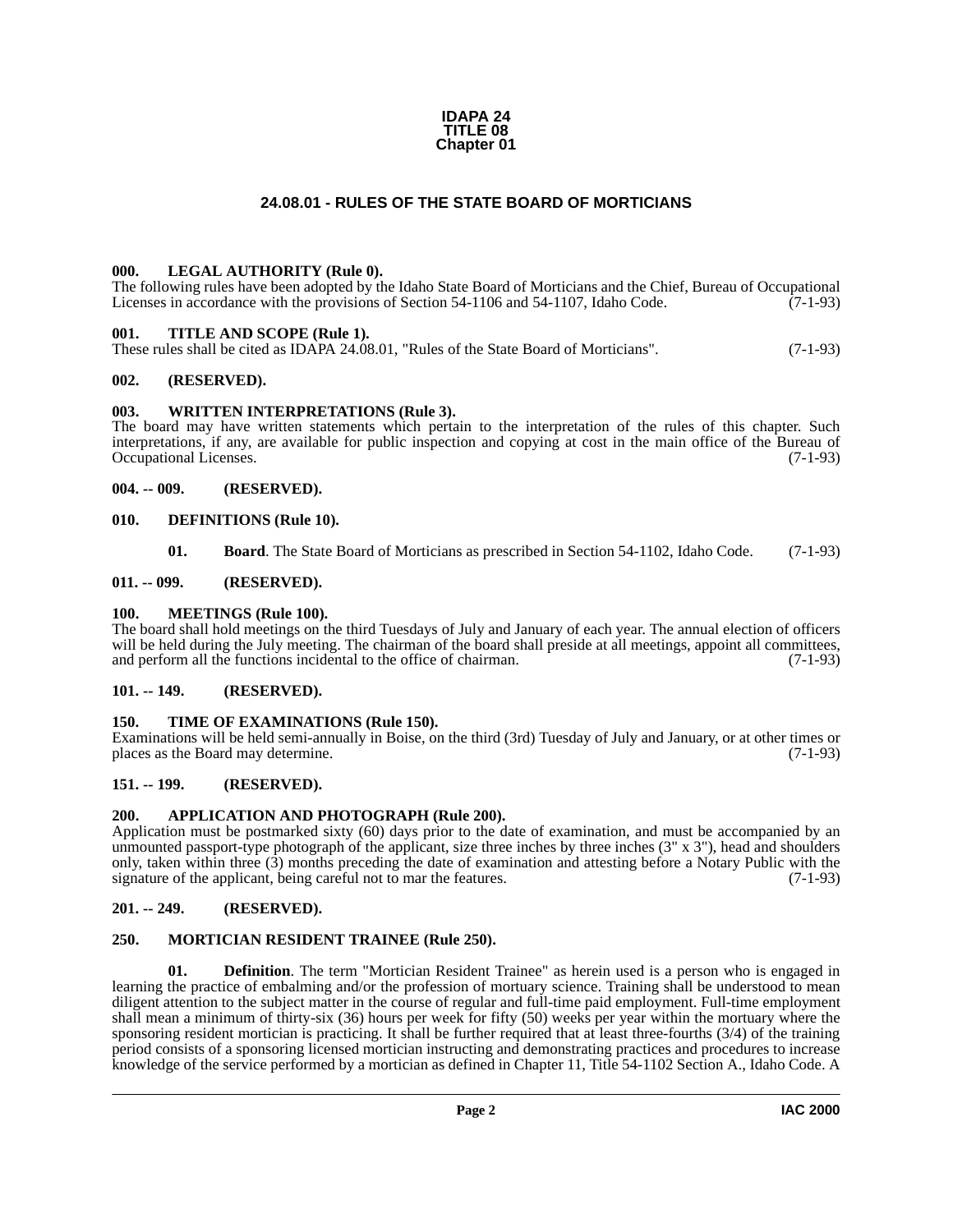### *1998 IDAHO ADMINISTRATIVE CODE IDAPA 24.08.01* **Bureau of Occupational Licenses**

Mortician Resident Trainee shall not sign a death certificate as provided under Idaho law. For the balance of the required hours it would be the responsibility of the sponsoring mortician, or his licensed appointee, to be immediately available for consultation with the trainee. All training must be served in the state of Idaho. (3-18-99)

<span id="page-2-6"></span>**02.** Sponsoring Mortician. A practicing mortician within the state of Idaho who is duly registered as such with the Bureau of Occupational Licenses and assumes responsibility for the proper supervision and instruction<br>of a "Resident Mortician Trainee". (7-1-93) of a "Resident Mortician Trainee".

<span id="page-2-3"></span>**03. Eligibility To Be Licensed**. No person shall be eligible to be licensed as a "Mortician Resident Trainee" who has practiced as a resident trainee or apprentice for a total cumulative period of more than two (2) years in the state of Idaho. For purposes of accounting for total cumulative training as a "Mortician Resident Trainee" the sponsoring mortician is required to notify the bureau at the beginning and termination of the training period. When a "Mortician Resident Trainee" has completed his training, he must proceed to qualify as a licensed "Mortician" within the following three (3) year period or show good reason for further delay. (7-1-93)

#### <span id="page-2-5"></span>**04. Resident Trainee Applicants To Qualify**. (7-1-93)

a. Must be a least eighteen (18) years of age. (7-1-93)

b. Must be of good moral character. (7-1-93)

c. Must have graduated from an accredited high school or have received an equivalent education as ed by the standards set and established by the state board of education. (7-1-93) determined by the standards set and established by the state board of education.

d. A signed and notarized photo as specified in Section 200 above. (7-1-93)

e. The effective date of the resident training shall be determined by the board at its next meeting. In no case shall it be prior to the date the application, together with the required fees, are received in the office of Occupational License Bureau. (7-1-93) Occupational License Bureau.

f. Resident mortician training must be served under the direction of a qualified full time resident mortician licensed and practicing in Idaho. (7-1-93)

g. Complete resident training affidavits showing time served, the number of bodies embalmed.

(7-1-93)

<span id="page-2-8"></span><span id="page-2-4"></span>h. The applicant must appear in person before the board before licensure may be completed. (7-1-93)

**05. Temporary Permits**. Temporary permits may be issued to applicants for "Mortician Resident licenses. (7-1-93) Trainee" licenses.

**06. Interruption In Training**. An interruption in training of 60 days or more constitutes termination of training. (7-1-93)

#### <span id="page-2-0"></span>**251. -- 274. (RESERVED).**

## <span id="page-2-7"></span><span id="page-2-1"></span>**275. TEMPORARY PERMIT (Rule 275).**

An individual shall be eligible for a temporary permit to practice as a licensed mortician if such individual meets all other requirements for a mortician license under the Mortician Act or the Board's rules except successful passage of the required examination. An individual shall only be eligible for one (1) temporary permit which shall only be effective from application and its issuance until the results of the next scheduled examination are released. An individual shall only perform those services of a mortician under a temporary permit under the direct and immediate personal supervision of a licensed mortician. (3-10-00)

#### <span id="page-2-2"></span>**276. -- 299. (RESERVED).**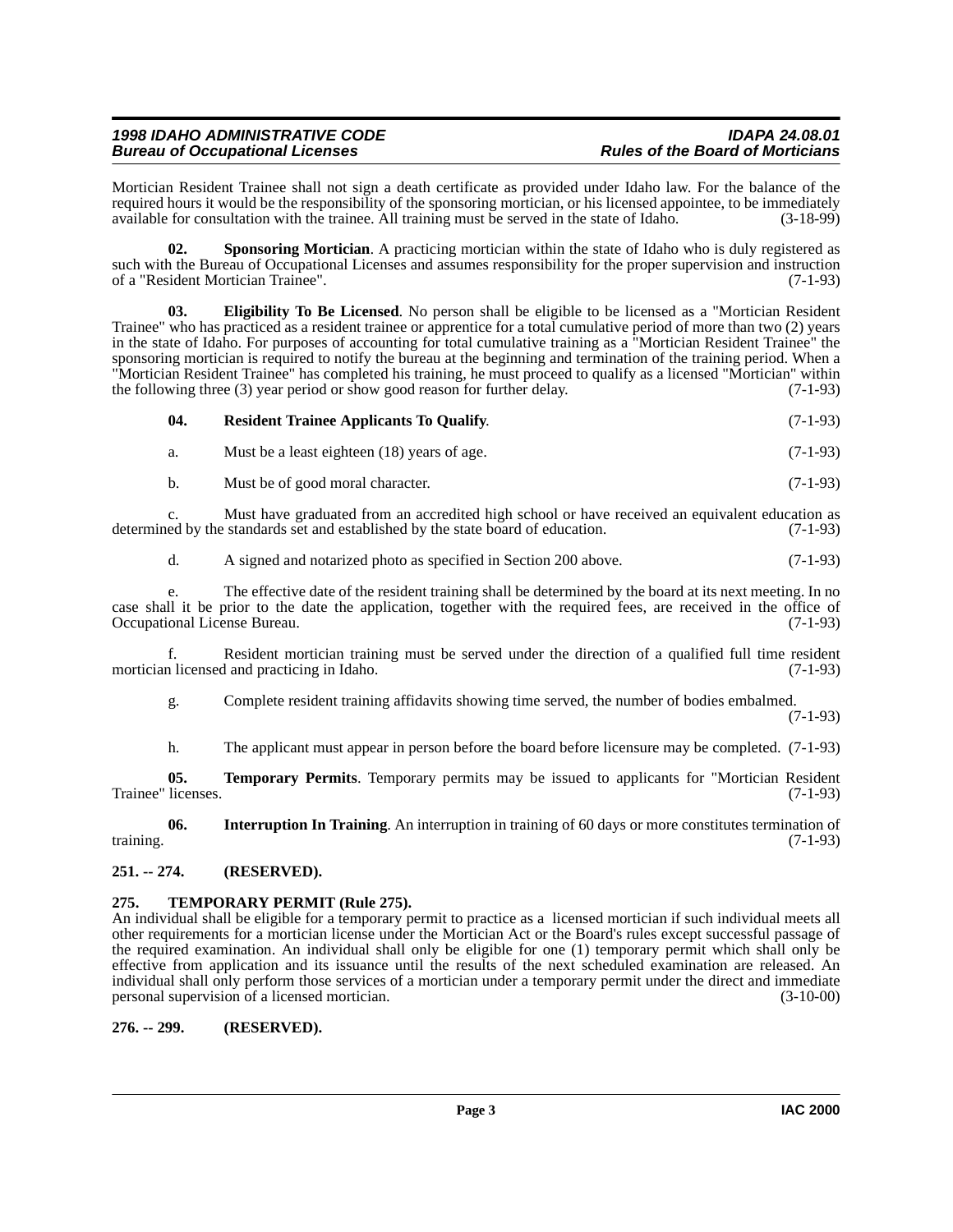#### *1998 IDAHO ADMINISTRATIVE CODE IDAPA 24.08.01* **Bureau of Occupational Licenses**

#### <span id="page-3-9"></span><span id="page-3-0"></span>**300. MORTICIAN APPLICATIONS AND EXAMINATION (Rule 300).**

In order to be admitted to the mortician examination, the applicant must have completed the training period as prescribed by law and these rules, and meet the specific requirements for license as set forth in Section 54-1109 of the Idaho Code as follows: (7-1-93) Idaho Code as follows:

<span id="page-3-2"></span>

| 01. | Age. Applicant must have attained the age of twenty-one $(21)$ years by the time of examination. |            |
|-----|--------------------------------------------------------------------------------------------------|------------|
|     |                                                                                                  | $(7-1-93)$ |

<span id="page-3-8"></span><span id="page-3-6"></span>**02. Moral Character**. Must be of good moral character. (7-1-93)

**03. Educational Requirements**. Must have completed and received credit for at least sixty (60) semester hours or ninety (90) quarter hours instruction in a duly accredited college or university and has obtained at least a C grade average for all courses of instruction; provided, however, at least three-fourths (3/4) of all such credits must be for courses in fields of liberal arts, business or science directly relating to the knowledge required to successfully compete in the field of mortuary science. In questionable cases the decision of the board shall be final. These requirements shall be in addition to and not considered a part of the graduation from an accredited embalming school. (7-1-93)  $\frac{1}{(7-1-93)}$  (7-1-93)

<span id="page-3-11"></span><span id="page-3-7"></span><span id="page-3-5"></span>**04.** Photo A photo as specified in Section 200 above. (7-1-93)

**05. Embalming College**. Have completed embalming college as required. The Idaho Board of Morticians will accept graduates only from schools accredited by the American Board of Funeral Service Education. (7-1-93)

**06.** Completion Of One Year As A Mortician Resident Trainee. Must have served one (1) year as required by statute as a mortician resident trainee and receive certification from his sponsoring mortician in Idaho. (7-1-93)

#### <span id="page-3-10"></span>**07. Payment Of Prescribed Application And Examination Fees**. Payment of prescribed application and examination fees. (7-1-93)

<span id="page-3-15"></span><span id="page-3-13"></span><span id="page-3-12"></span><span id="page-3-4"></span><span id="page-3-3"></span><span id="page-3-1"></span>

| 301. |     | <b>SUBJECTS ON EXAM (Rule 301).</b><br>Appear for examination the following subjects or have passed the National Board Examination: | $(7-1-93)$ |
|------|-----|-------------------------------------------------------------------------------------------------------------------------------------|------------|
|      | 01. | <b>Psychology.</b> Psychology.                                                                                                      | $(7-1-93)$ |
|      | 02. | <b>Anatomy.</b> Anatomy.                                                                                                            | $(7-1-93)$ |
|      | 03. | <b>Chemistry.</b> Chemistry.                                                                                                        | $(7-1-93)$ |
|      | 04. | <b>Physiology.</b> Physiology.                                                                                                      | $(7-1-93)$ |
|      | 05. | <b>Sanitary Science.</b> Consists of the following:                                                                                 | $(7-1-93)$ |
|      | a.  | Bacteriology.                                                                                                                       | $(7-1-93)$ |
|      | b.  | Pathology.                                                                                                                          | $(7-1-93)$ |
|      |     |                                                                                                                                     |            |

<span id="page-3-14"></span>**06. The Care, Disinfection, Preservation, Transportation Of, The Burial Or Other Final Disposition Of Human Remains.** 

<span id="page-3-16"></span>

| а.          | Embalming.               | $(7-1-93)$ |
|-------------|--------------------------|------------|
| b.          | Restorative Art.         | $(7-1-93)$ |
| $c_{\cdot}$ | Mortuary Administration. | $(7-1-93)$ |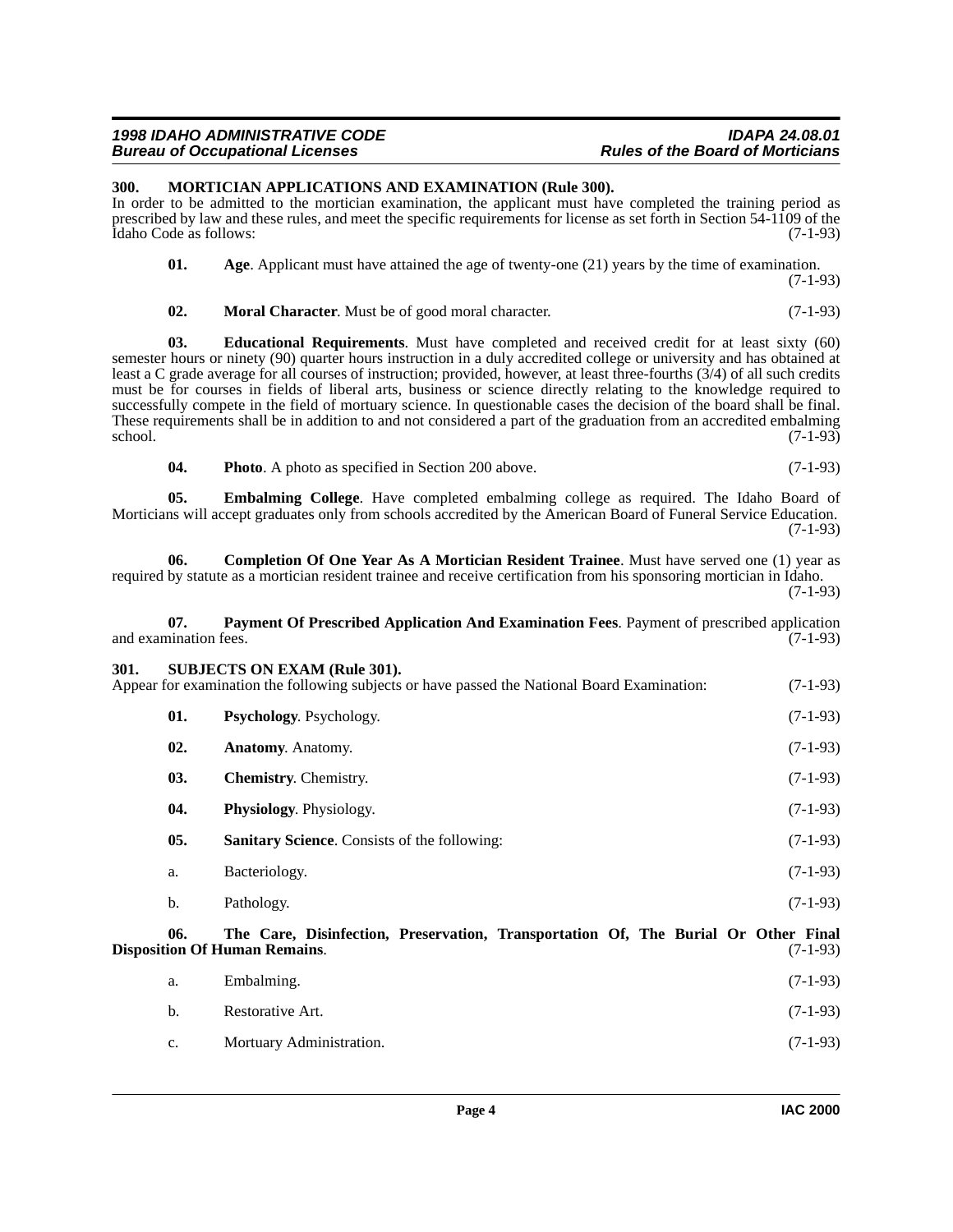#### *1998 IDAHO ADMINISTRATIVE CODE IDAPA 24.08.01 Bureau of Occupational Licenses*

<span id="page-4-16"></span><span id="page-4-15"></span>d. Funeral Directing. (7-1-93)

**07. Laws Of The State Of Idaho**. The laws of the state of Idaho relating to the care, disinfection, preservation, burial, transportation, or other final disposition of human remains. (7-1-93)

**08.** Rules Of The Department Of Public Health And/Or Public Welfare. The rules of the ent of Public Health and/or Public Welfare relating to infectious diseases and quarantine. (7-1-93) Department of Public Health and/or Public Welfare relating to infectious diseases and quarantine.

<span id="page-4-9"></span>**09. Demonstrate Proficiency As An Embalmer**. Demonstrate proficiency as an embalmer by operation on a cadaver. (7-1-93)

#### <span id="page-4-14"></span><span id="page-4-0"></span>**302. GRADING (Rule 302).**

The required average grade to pass the examination is seventy-five percent (75%). Provided further, that where the applicant has a mark of less than seventy percent (70%) in one (1) or more subjects, such applicant shall not be passed, notwithstanding that his average mark may be higher than seventy-five percent (75%), however, should the applicant apply for reexamination he may, by board approval, be required to retake only that portion of the examination which he failed in previous examination.  $(7-1-93)$ examination which he failed in previous examination.

#### <span id="page-4-1"></span>**303. -- 349. (RESERVED).**

#### <span id="page-4-10"></span><span id="page-4-2"></span>**350. ENDORSEMENT (Rule 350).**

Refer to Section 54-1109, Idaho Code, Subsections B and C. (7-1-93)

#### <span id="page-4-3"></span>**351. -- 399. (RESERVED).**

#### <span id="page-4-11"></span><span id="page-4-4"></span>**400. EXPIRATION OF LICENSE (Rule 400).**

All licenses shall become delinquent on June 30 of each year and will be cancelled on July 1 of the same year if not renewed by payment of the required fee. There will be no grace period. (7-1-93) renewed by payment of the required fee. There will be no grace period.

#### <span id="page-4-5"></span>**401. -- 449. (RESERVED).**

#### <span id="page-4-12"></span><span id="page-4-6"></span>**450. FUNERAL ESTABLISHMENT (Rule 450).**

<span id="page-4-7"></span>**01. Branch Or Satellite Facility**. A newly licensed establishment operated as a branch or satellite facility must meet the same requirement for licensure as if it were operated independently. It will be required to provide an operating room and necessary equipment for embalming, a display room for caskets, a chapel where funeral or other religious ceremonies may be held and a room for viewing and visitation. (7-1-93)

<span id="page-4-8"></span>**02.** Change In Ownership Or Location. Any change in the ownership or location of a funeral ment shall constitute a new funeral establishment for the purposes of licensure. (7-1-93) establishment shall constitute a new funeral establishment for the purposes of licensure.

**03. Funeral Firm**. Every funeral firm in the state of Idaho and/or licensee thereof shall give or cause to be given to the person or persons making funeral arrangements or arranging for the disposition of the dead human body at the time of said arrangements and prior to rendering that service or providing that merchandise, a written statement showing to the extent then known the following: (7-1-93)

<span id="page-4-13"></span>a. The price of the service that the person or persons have selected and what is included therein.

(7-1-93)

b. The prices of each of the supplementary items of service and/or merchandise requested. (7-1-93)

c. The amount involved for each of the items for which the firm will advance monies as an accommodation for the family. (7-1-93)

- d. The method of payment. (7-1-93)
- e. If the quoted price includes a basic component of a funeral or a part thereof which is not desired,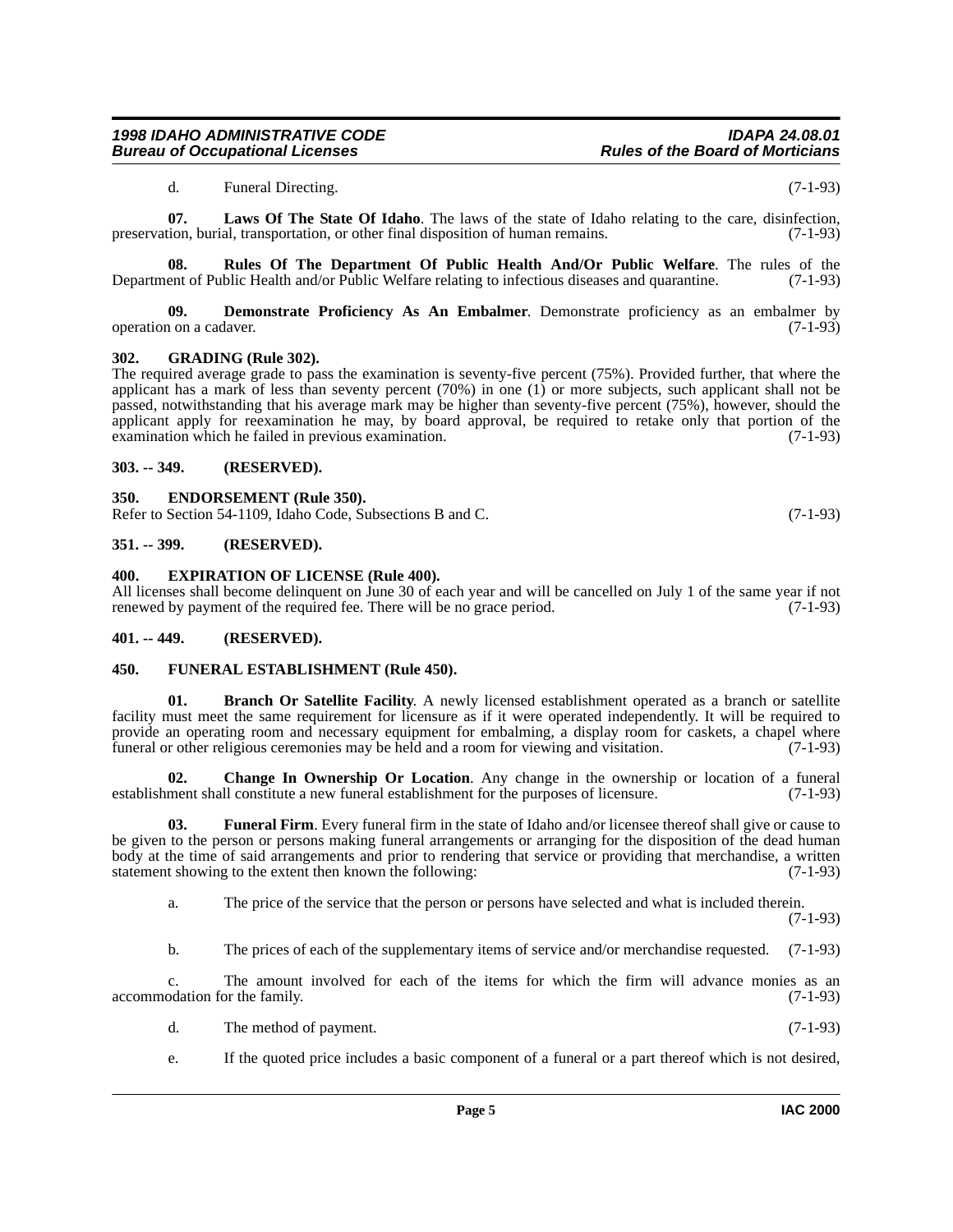<span id="page-5-18"></span><span id="page-5-17"></span><span id="page-5-15"></span><span id="page-5-14"></span><span id="page-5-13"></span><span id="page-5-1"></span><span id="page-5-0"></span>**451. -- 499. (RESERVED). 500. FEES (Rule 500). 01.** Funeral Director. Funeral Director - Forty dollars (\$40). (7-1-93) **02. Funeral Establishment**. Funeral Establishment - Fifty dollars (\$50) (original license/annual renewal).  $(7-1-93)$ **03. Mortician**. Mortician - Forty dollars (\$40) (original license/annual renewal). (7-1-93) **04. Mortician Resident Trainee**. Mortician Resident Trainee - Thirty-five dollars (\$35) (original license/annual renewal). (7-1-93) **05. Temporary Permit Fee**. Thirty-five dollars (\$35). (3-10-00) **06.** Application Fee. Application Fee - Fifty dollars (\$50). (7-1-93) **07. Examination Fee**. Examination Fee - Fifty dollars (\$50) (in addition to application fee). (7-1-93) **08. Certificate Of Authority**. Certificate of Authority - Twenty-five dollars (\$25) (original certificate/ annual renewal). (7-1-93)

<span id="page-5-20"></span><span id="page-5-12"></span><span id="page-5-8"></span><span id="page-5-7"></span><span id="page-5-6"></span>**09. Application For Reinstatement**. Application for reinstatement within five (5) years: Twenty-five dollars (\$25) reinstatement fee and annual renewal fees for back years (Reference Section 67-2614, Idaho Code).  $(7-1-93)$ 

<span id="page-5-16"></span>**10. Maintenance Of Pre-Need Trust Accounts Fee**. Pursuant to Section 54-1134 D., Idaho Code, a fee not to exceed ten percent (10%) of the annual earned interest income may be charged for maintenance of pre-need trust accounts. (7-1-93)

#### <span id="page-5-11"></span><span id="page-5-2"></span>**501. DISCIPLINE (Rule 501).**

<span id="page-5-9"></span>**01.** Civil Fine. The Board may impose a civil fine not to exceed one thousand dollars (\$1,000) upon a mortician for each violation of Section 54-1116. Idaho Code. (3-18-99) licensed mortician for each violation of Section  $\bar{5}4$ -1116, Idaho Code.

<span id="page-5-10"></span>**02. Costs And Fees**. The Board may order a licensed mortician to pay the costs and fees incurred by the Board in the investigation or prosecution of the licensee for violation of Section 54-1116, Idaho Code. (3-18-99)

#### <span id="page-5-3"></span>**502. -- 549. (RESERVED).**

#### <span id="page-5-19"></span><span id="page-5-4"></span>**550. RULE MAKING HISTORY PRIOR TO JULY, 1993 (Rule 550).**

Changes and additions to the Rules of the Idaho Board of Morticians - adopted to be effective February 1, 1976. Changes and additions to the Rules of the Idaho Board of Morticians - adopted March 29, 1993 and effective April  $19, 1993.$  (7-1-93)

#### <span id="page-5-5"></span>**551. -- 999. (RESERVED).**

then a credit thereof should be granted. (7-1-93)